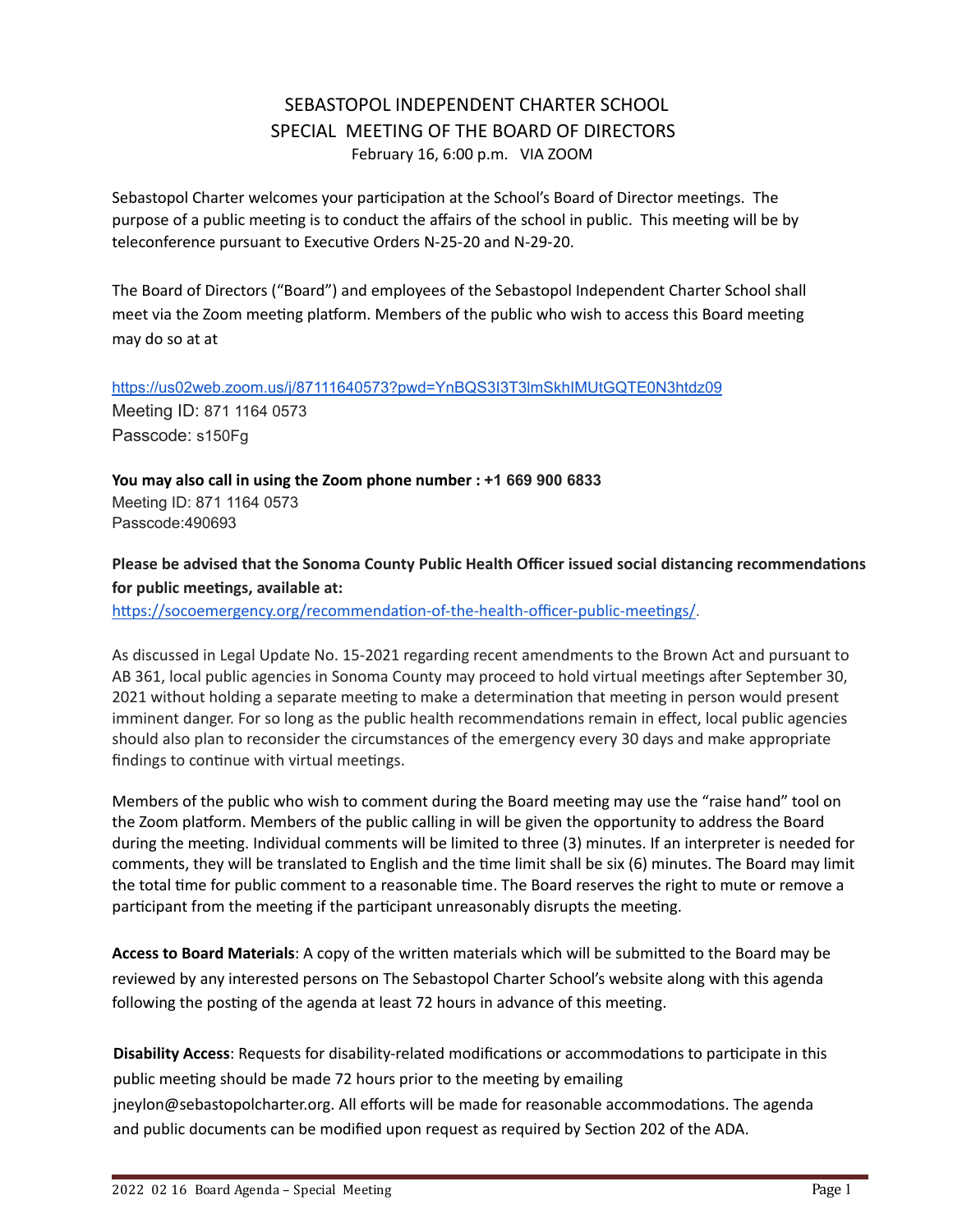# **BOARD MEETING CODE OF CONDUCT**

• Express gratitude and appreciation. • Maintain open, respectful body language. • Give your full listening attention ● Stand in the other's shoes. ● Use a normal tone of voice. ● Don't interrupt. · Use respectful language. ● Own your mistakes ● Be brief and respect others. ● Take the high road. ● Monitor your inner thoughts. ● Give each other the benefit of the doubt. ● Don't talk behind others' backs.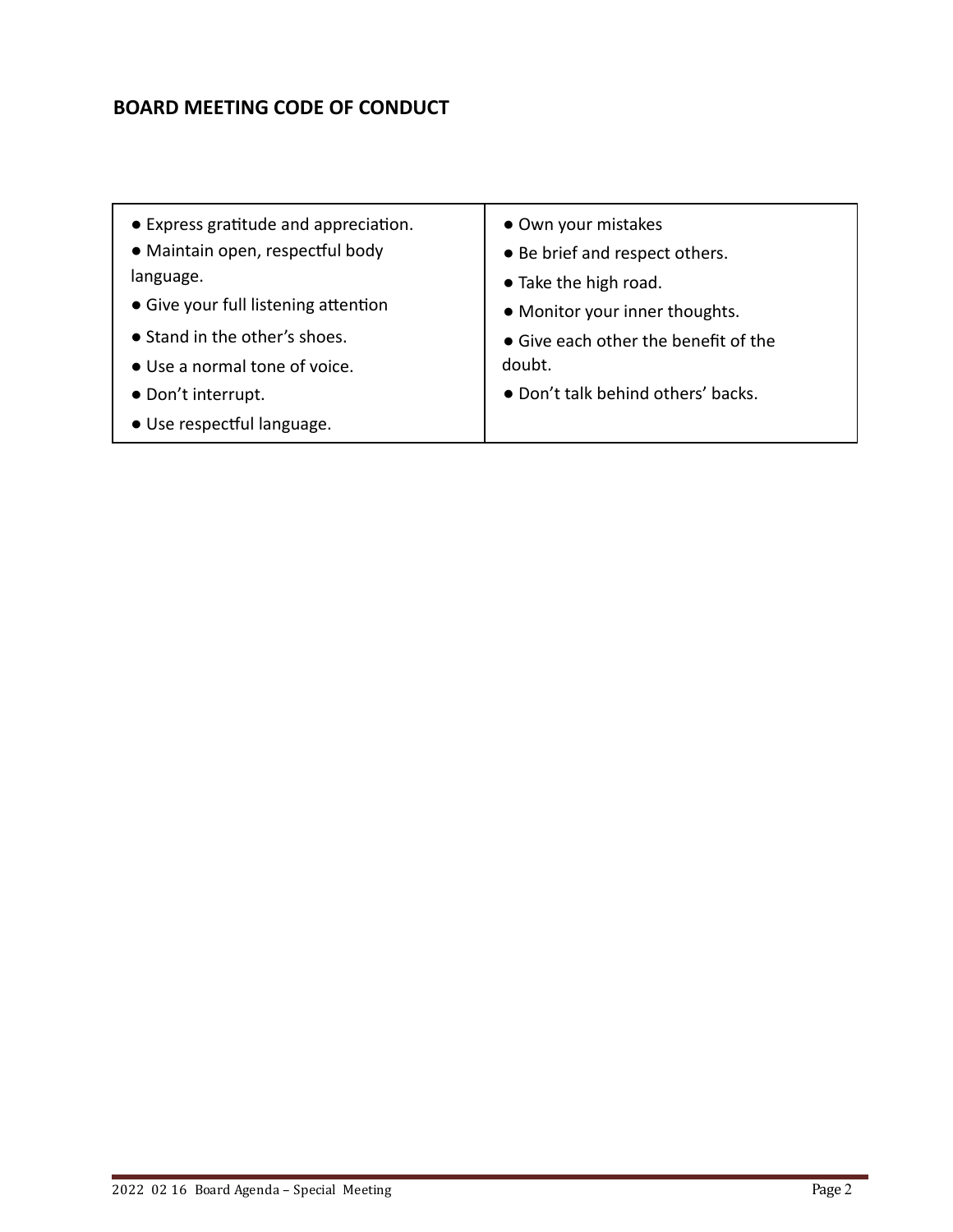### SEBASTOPOL INDEPENDENT CHARTER SCHOOL REGULAR MEETING OF THE BOARD OF DIRECTORS

# FEBRUARY 16, 2022 6:00 p.m VIA ZOOM AGENDA

## **OPEN SESSION**

### **Join Zoom Meeting**

<https://us02web.zoom.us/j/87111640573?pwd=YnBQS3I3T3lmSkhIMUtGQTE0N3htdz09> Meeting ID: 871 1164 0573 Passcode: s150Fg

Dial by your location

+1 669 900 6833 US (San Jose) Meeting ID: 871 1164 0573 Passcode:490693

### **Procedural**

- A. CALL TO ORDER Meeting called to order by Matt Langley at:
- B. ROLL CALL

| Matt Langley, Chair             | (ML) |
|---------------------------------|------|
| Jennifer Klein, Vice Chair      | (JK) |
| Chaz Mathias, Director          | (CM) |
| Linda Switzer Clopton, Director | (LC) |
| Sara Margulis, Director         | (SM) |

|  | Present   Absent | Late | <b>Arrival Time</b> |
|--|------------------|------|---------------------|
|  |                  |      |                     |
|  |                  |      |                     |
|  |                  |      |                     |
|  |                  |      |                     |
|  |                  |      |                     |

Others Attending: Chris Topham (CT)

#### **Communications**

- A. PUBLIC COMMENT (ON ITEMS NOT ON THE AGENDA)
- B. OFFICIAL CORRESPONDENCE: None
- C. NEXT MEETING: REGULAR MEETING Monday, Marchy 7, 2022, 6:00 pm

#### **Procedural**

A. ADJUSTMENT OF AGENDA

### **Consent Agenda Items** :None **Information (Reports and other items scheduled for information):** EXECUTIVE DIRECTOR'S REPORT - none FACULTY REPORT - none CHARTER FOUNDATION REPORT - none